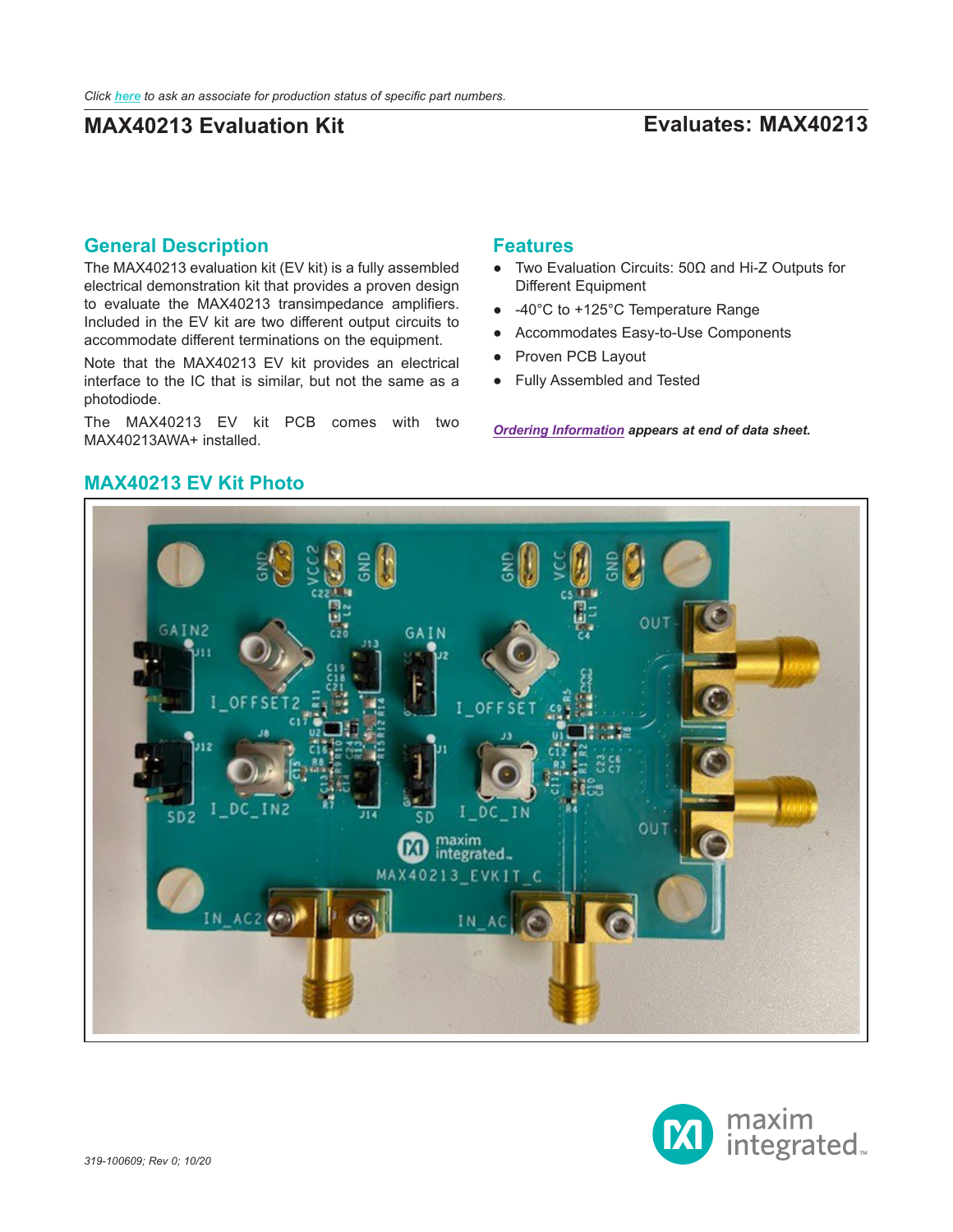# MAX40213 Evaluation Kit
Here Allen Contains and Evaluates: MAX40213

## **Quick Start**

#### **Required Equipment**

- +3.3V, 100mA DC Power Supply
- Signal Source Up to 1GHz
- 500MHz to 2.5GHz Oscilloscope
- Three SMA Cables of Equal Length (Only One SMA Applies to Test Circuit 1)
- High-Speed Differential Probe (Option 1–Only Applies to Test Circuit 2)
- Two FET Probes (Option 2–Only Applies to Test Circuit 2)

#### **Procedure**

The MAX40213 EV kit is fully assembled and tested. Follow the steps to verify board operation:

**Caution:** Do not turn on the power supply or the electronic load until all the connections are complete.

- 1) Evaluation Circuit 1 (see [Figure 1](#page-1-0)): Connect a +3.3V supply and ground to VCC1 connector and GND1 return pad of the EV kit respectively. Disable the output of the power supply.
- 2) Evaluation Circuit 2 (see [Figure 2](#page-1-1)): Before beginning, use resistor R13 pads to install the differential probes.

<span id="page-1-0"></span>

*Figure 1. Evaluation Circuit 1*—*50Ω Input Termination on Equipment*

If a differential probe is not available, installed 0Ω at resistors R14 and R15. The 2-pin headers J13 and J14 can be used for the FET probes. Connect a +3.3V supply and ground to the VCC2 connector and GND2 return pad of the EV kit respectively. Disable the output of the power supply.

- 3) Verify that all shunts are in default positions as shown in [Table 1](#page-2-0).
- 4) Connect a signal source to I IN1 (evaluation circuit 1) or I\_IN2 (evaluation circuit 2) edge-mount SMA input. Set the signal amplitude to 12.5mVP-P (4.4mV<sub>RMS</sub> or -34dBm), which corresponds to 5μAP-P. Set the frequency to 100MHz. Disable the signal generator output. For gain of 750kΩ, the input resistors R1 or R9 needs to increase to 10kΩ.
- 5) Evaluation Circuit 1: Connect OUTP and OUTN edge-mount SMA outputs to the  $50\Omega$  inputs of a high-speed oscilloscope.
- 6) Evaluation Circuit 2: If using option 1 equipment, the differential probe is preinstalled in step 1. If using option 2, connect the FET probes at 2-pin headers J13 and J14.
- 7) Enable the power supply and signal generator output. Observe the output(s) from OUTP and OUTN of the respective circuit on the oscilloscope.

<span id="page-1-1"></span>

*Figure 2. Evaluation Circuit 2*—*High Impedance Input on Equipment*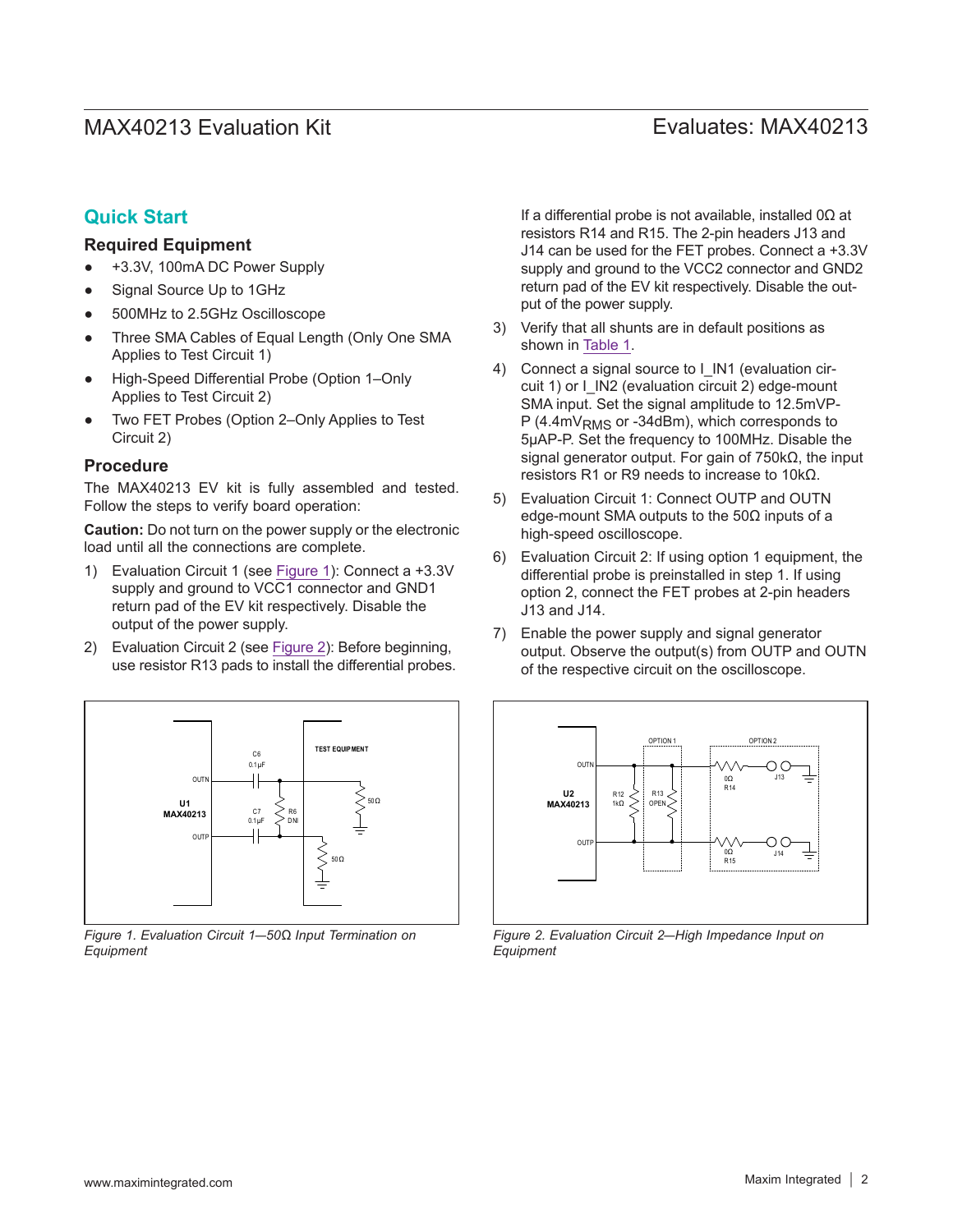# MAX40213 Evaluation Kit
Here Allen Contains and Evaluates: MAX40213

| <b>JUMPER</b>  | <b>SHUNT POSITION</b> | <b>DESCRIPTION</b>                                                  |
|----------------|-----------------------|---------------------------------------------------------------------|
| J <sub>1</sub> | $1 - 2$               | High gain mode selected (750k $\Omega$ Transimpedance) for IC (U1). |
|                | $2 - 3*$              | Low gain mode selected (150k $\Omega$ Transimpedance) for U1.       |
| J2             | $1 - 2^*$             | Enables U1. Active mode.                                            |
|                | $1 - 3$               | Shutdown enabled for U1.                                            |
| J3             | $1 - 2$               | High gain mode selected (750kΩ Transimpedance) for IC (U2).         |
|                | $2 - 3^*$             | Low gain mode selected (150k $\Omega$ Transimpedance) for U2.       |
| J4             | $1 - 2^*$             | Enables U2, Active mode.                                            |
|                | $1 - 3$               | Shutdown enabled for U2.                                            |

## <span id="page-2-0"></span>**Table 1. MAX40213 Jumper Descriptions**

\**Default position*

## **Detailed Description of Hardware**

The MAX40213 accepts AC and DC-coupled inputs from a high-speed photodiode. The EV kit facilitates evaluation of the MAX40213 TIA without a photodiode. The MAX40213 TIA is designed to be used with optical transceiver systems when the detector's (APD, PIN diodes) cathode is connected to the IN pin of the IC. The device is to be used when AC input currents are flowing out of the device at the IN pin of the IC.

When an APD with negative bias voltage is connected to the TIA input, the signal current flows out of the amplifier's summing node. The input current flows through an internal load resistor to develop a voltage that is then applied to the input of the second stage. An internal clamp circuit protects against input currents up to 100mA, up to 100ns, and up to 2A for 10ns pulses at low duty cycles. For more information about the device, refer to the IC data sheet.

Two different output circuits accommodate different input terminations on the equipment. IC U1 uses SMAs connectors at the outputs and is intended for 50Ω systems. IC U2 is intended for a differential probe or FET probes with high impedance.

## **Theory of Operation**

The MAX40213 EV kit provides photodiode emulation using a simplified electrical photodiode model. The model provides a resistor that converts the high-speed input voltage to high-speed current. A DC path is provided to model the average photodiode current.

### **Test Interface**

### **Evaluation Circuit 1**

The MAX40213 outputs are back terminated with 50Ω. When terminating the outputs to 50Ω oscilloscope, the ac-coupling capacitors C6 and C7 are present and resistor R0 is not installed. When interfacing with subsequent amplifiers or LVDS capable devices, ac-coupling capacitors C10 and C11, and 1kΩ at resistor R0 is installed.

### **Evaluation Circuit 2**

The MAX40213 outputs are connected to a 1kΩ load differentially. The default position is option 1 and uses resistor R13 pad for probing purposes. Option 2 allows the user to install 0Ω at resistor R14 and R15. Use FET probes to monitor at the 2-pin headers J13 and J14 (see [Figure 2](#page-1-1)).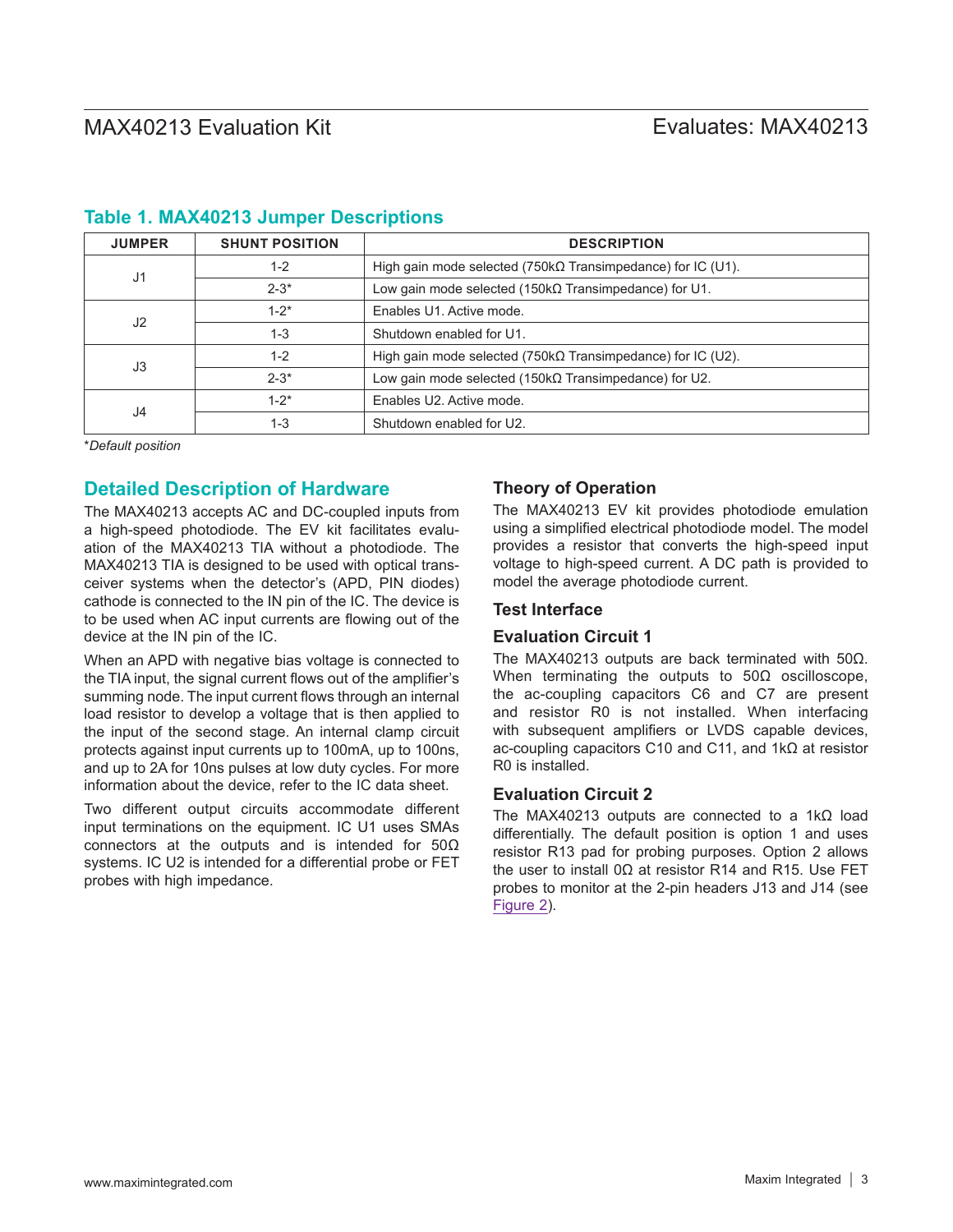# MAX40213 Evaluation Kit
Here Allen Contains and Evaluates: MAX40213

#### **Current Pulse Measurements**

To perform pulse measurements, the current pulses are created by providing a voltage pulse at I\_IN or I\_IN2 edge-mount SMAs. The input I\_IN or I\_IN2 series resistance combination (R1+R2) or (R7+R8) respectively determines the amplitude of the current pulse.

Both AC and DC coupling at the I\_IN or I\_IN2 input can be used for this test. When using AC coupling capacitors, (C8 and C10) or (C13 and C14) are used in conjunction with the test. When providing a DC input voltage pulse at I\_IN or I\_IN2 edge-mount SMA, the DC blocking capacitors (C8 and C10) or (C12 and C13) are replaced with 0Ω short to DC couple the input to the MAX40213. Make sure resistors R3 or R8 are not installed.

The following resistor settings  $R_S = (R1+R2)$  or  $R_S =$ (R9+R10) are shown in [Table 2](#page-3-1) to create the large-signal current amplitude pulses.

#### **Noise measurements**

Noise measurement only applies to test circuit 1. Remove the input resistors and shunt capacitor before attempting noise measurement. With the input resistors and shunt capacitor removed, the total capacitance at the IN pin of U1 is equal to 0.5pF.

#### **Output Response**

The output response can be slowed down by installing ~22pF at capacitor C23 or C24.

## <span id="page-3-1"></span>Table 2. Different Values of R<sub>S</sub> (R1+R2) or R<sub>S</sub> (R9+R10) for Different Input Current Pulse **Amplitudes**

| <b>INPUT SERIES</b><br>RESISTANCE $R_S(\Omega)$ | <b>GENERATOR INPUT</b><br><b>HIGH VOLTAGE (V)</b> | <b>GENERATOR INPUT LOW</b><br><b>VOLTAGE (V)</b> | <b>GENERATED INPUT CURRENT</b><br><b>STEP FROM IN (mA)</b> |
|-------------------------------------------------|---------------------------------------------------|--------------------------------------------------|------------------------------------------------------------|
|                                                 | 0.78                                              | 0.545                                            |                                                            |
|                                                 | 0.78                                              | 0.045                                            | 10                                                         |
|                                                 | 0.78                                              | $-1.145$                                         | 50                                                         |
|                                                 | 0.78                                              | $-2.545$                                         | 100                                                        |

## <span id="page-3-0"></span>**Ordering Information**

| <b>PART</b>    | TYPF   |
|----------------|--------|
| MAX40213EVKIT# | FV Kit |

#*Denotes RoHS compliant.*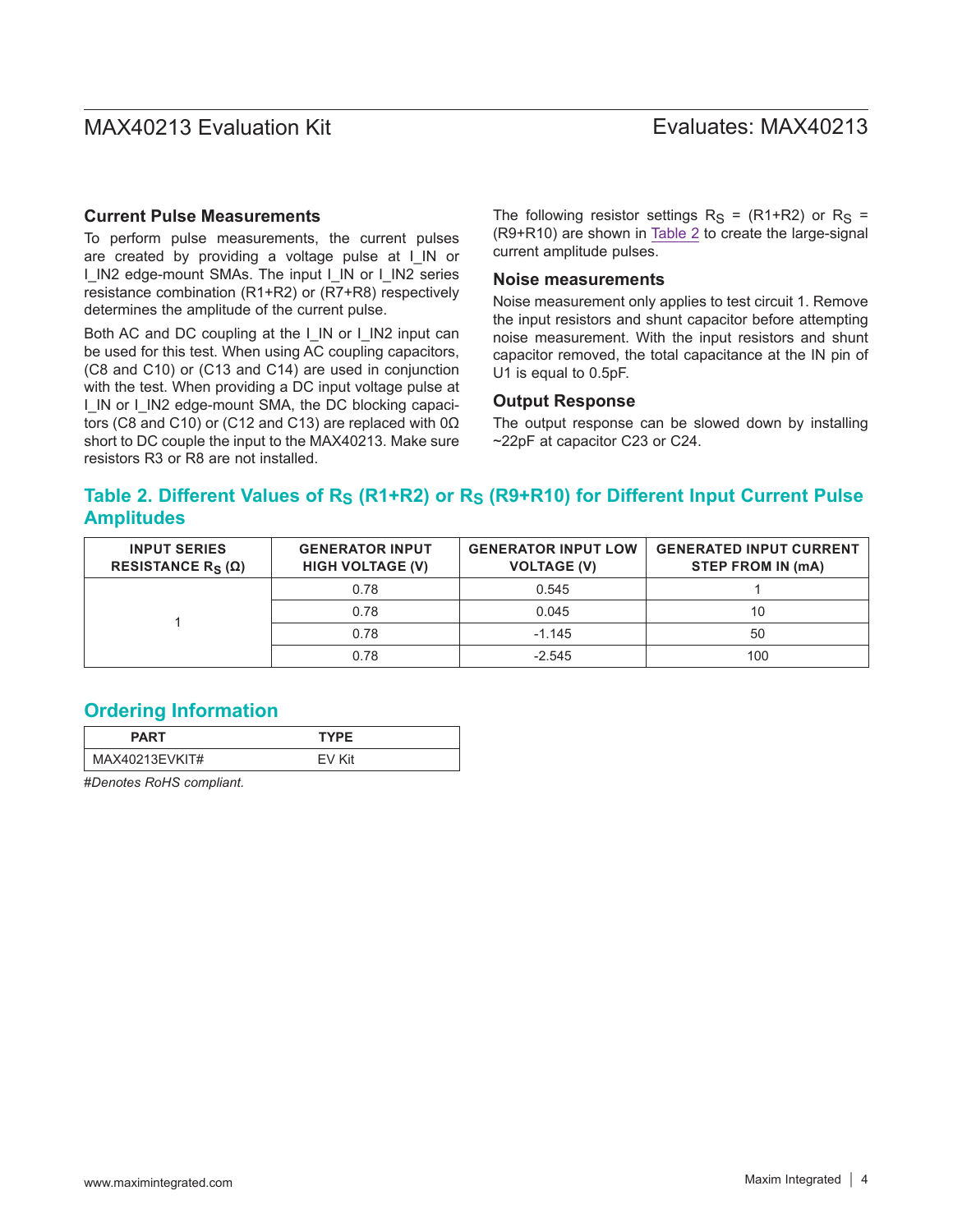# MAX40213 Evaluation Kit
Here and South MAX40213

# **MAX40213 EV Kit Bill of Materials**

| <b>ITEM</b>     | <b>REF DES</b>                                           | <b>DNI/DNP</b>           | QTY                     | <b>MFG PART#</b>                                                                                                                             | <b>MANUFACTURER</b>                                              | VALUE           | <b>DESCRIPTION</b>                                                                                                                                             |
|-----------------|----------------------------------------------------------|--------------------------|-------------------------|----------------------------------------------------------------------------------------------------------------------------------------------|------------------------------------------------------------------|-----------------|----------------------------------------------------------------------------------------------------------------------------------------------------------------|
| $\mathbf{1}$    | C1. C8.<br>C13, C18                                      |                          | $\overline{4}$          | C0402C101J5GAC;NMC0402N<br>PO101J;CC0402JRNPO9BN10<br>1;GRM1555C1H101JA01;C100<br>5C0G1H101J050BA;CGA2B2C PHICOMP;MURATA;TD<br>0G1H101J050BA | <b>KEMET;NIC</b><br><b>COMPONENTS</b><br>CORP.; YAGEO<br>K:TDK   | 100PF           | CAPACITOR; SMT (0402); CERAMIC CHIP; 100PF; 50V; TOL=5%;<br>TG=-55 DEGC TO +125 DEGC; TC=C0G                                                                   |
| $\overline{2}$  | C2, C19                                                  | $\overline{\phantom{0}}$ | $\overline{2}$          | C0402X7R500-222KNE;<br>GRM155R71H222KA01                                                                                                     | <b>VENKEL</b><br>LTD.: MURATA                                    | 2200PF          | CAPACITOR; SMT (0402); CERAMIC CHIP; 2200PF; 50V;<br>TOL=10%; TG=-55 DEGC TO +125 DEGC; TC=X7R                                                                 |
| 3               | C3, C20                                                  | $\overline{\phantom{0}}$ | $\overline{c}$          | CL05B105KQ5NQNC;<br>GRM155R70J105KA12                                                                                                        | <b>SAMSUNG</b><br>ELECTRONICS; MURA<br><b>TA</b>                 | 1UF             | CAPACITOR; SMT (0402); CERAMIC CHIP; 1UF; 6.3V; TOL=10%;<br>TG=-55 DEGC TO +125 DEGC; TC=X7R                                                                   |
| $\overline{4}$  | C4, C6, C7,<br>C10, C11,<br>C14, C15,<br>C <sub>21</sub> |                          | 8                       | C0402C104J4RAC;GCM155R7<br>1C104JA55                                                                                                         | KEMET;MURATA                                                     | $0.1$ UF        | CAPACITOR; SMT (0402); CERAMIC CHIP; 0.1UF; 16V; TOL=5%;<br>MODEL=: TG=-55 DEGC TO +125 DEGC: TC=X7R                                                           |
| 5               | C5, C22                                                  |                          | $\overline{2}$          | GMC10X7R225K6R3NT;<br>GRM188R70J225KE15;<br>GRJ188R70J225KE11                                                                                | <b>CAL-CHIP</b><br><b>ELECTRONIC</b><br>INC.; MURATA; MURAT<br>A | 2.2UF           | CAPACITOR; SMT (0603); CERAMIC CHIP; 2.2UF; 6.3V; TOL=10%;<br>TG=-55 DEGC TO +125 DEGC; TC=X7R;                                                                |
| 6               | GND1,<br>GND2, J15,<br>J16, VCC,<br>VCC <sub>2</sub>     |                          | 6                       | 9020 BUSS                                                                                                                                    | <b>WEICO WIRE</b>                                                | <b>MAXIMPAD</b> | EVK KIT PARTS; MAXIM PAD; WIRE; NATURAL; SOLID; WEICO<br>WIRE: SOFT DRAWN BUS TYPE-S: 20AWG                                                                    |
| $\overline{7}$  | J1, J2, J11,<br>J12                                      | $\overline{\phantom{0}}$ | $\overline{4}$          | PCC03SAAN                                                                                                                                    | <b>SULLINS</b>                                                   | PCC03SAAN       | CONNECTOR: MALE: THROUGH HOLE: BREAKAWAY: STRAIGHT<br>THROUGH; 3PINS; -65 DEGC TO +125 DEGC                                                                    |
| 8               | J3, J5, J8,<br>J10                                       |                          | $\overline{4}$          | 131-3701-266                                                                                                                                 | <b>JOHNSON</b><br><b>COMPONENTS</b>                              | 131-3701-266    | CONNECTOR; MALE; THROUGH HOLE; SMB JACK VERTICAL<br>PCB MOUNT: STRAIGHT: 5PINS                                                                                 |
| 9               | J4, J6, J7,<br>J9                                        | $\overline{\phantom{0}}$ | $\overline{\mathbf{4}}$ | 32K243-40ML5                                                                                                                                 | ROSENBERGER                                                      | 32K243-40ML5    | CONNECTOR; FEMALE; SMT; SMA JACK PCB; RIGHT ANGLE;<br>2PINS                                                                                                    |
| 10              | J13, J14                                                 | $\equiv$                 | $\overline{2}$          | PCC02SAAN                                                                                                                                    | <b>SULLINS</b>                                                   | PCC02SAAN       | CONNECTOR: MALE: THROUGH HOLE: BREAKAWAY: STRAIGHT<br>THROUGH; 2PINS; -65 DEGC TO +125 DEGC                                                                    |
| 11              | L1. L2                                                   | L.                       | $\overline{2}$          | BLM15BD601SN1                                                                                                                                | <b>MURATA</b>                                                    | 600             | INDUCTOR; SMT (0402); FERRITE-BEAD; 600; TOL=+/-25%; 0.2A                                                                                                      |
| 12              | MH1-MH4                                                  | $\qquad \qquad -$        | $\overline{4}$          | P440.375                                                                                                                                     | <b>GENERIC PART</b>                                              | N/A             | MACHINE SCREW; SLOTTED; PAN; 4-40IN; 3/8IN; NYLON                                                                                                              |
| 13              | MH1-MH4                                                  | $\equiv$                 | $\overline{4}$          | 1902B                                                                                                                                        | <b>GENERIC PART</b>                                              | N/A             | STANDOFF; FEMALE-THREADED; HEX; 4-40IN; 3/8IN; NYLON                                                                                                           |
| 14              | R1, R2, R9                                               | $\overline{\phantom{0}}$ | 3                       | ERJ-2RKF1241                                                                                                                                 | PANASONIC                                                        | 1.24K           | RESISTOR; 0402; 1.24K OHM; 1%; 100PPM; 0.10W; THICK FILM                                                                                                       |
| 15              | R4, R7                                                   | $\equiv$                 | $\overline{c}$          | TNPW040249R9BE;RG1005P-<br>49R9-B-T;ERA-2AEB49R9                                                                                             | VISHAY; SUSUMU CO<br>LTD.; PANASONIC                             | 49.9            | RESISTOR; 0402; 49.9 OHM; 0.1%; 25PPM; 0.063W; THICK FILM                                                                                                      |
| 16              | R <sub>11</sub>                                          | $\overline{\phantom{m}}$ | $\mathbf{1}$            | ERJ-2GE0R00                                                                                                                                  | <b>PANASONIC</b>                                                 | $\overline{0}$  | RESISTOR; 0402; 0 OHM; 0%; JUMPER; 0.10W; THICK FILM                                                                                                           |
| 17              | R <sub>12</sub>                                          |                          | $\mathbf{1}$            | ERJ-2RKF1001                                                                                                                                 | <b>PANASONIC</b>                                                 | 1K              | RESISTOR; 0402; 1K OHM; 1%; 100PPM; 0.10W; THICK FILM<br>EVKIT PART - IC: MAX40213: TRANSIMPEDANCE AMPLIFIERS<br>WITH SELECTABLE GAIN AND INPUT CURRENT CLAMP; |
| 18              | U1, U2                                                   |                          | $\overline{c}$          | MAX40213                                                                                                                                     | MAXIM                                                            | MAX40213        | PACKAGE OUTLINE: 21-100412; PACKAGE CODE: W81D1+1;<br>WLP8                                                                                                     |
| 19              | PCB                                                      | $\overline{\phantom{0}}$ | $\mathbf{1}$            | MAX40213                                                                                                                                     | <b>MAXIM</b>                                                     | PCB             | PCB:MAX40213                                                                                                                                                   |
| 20              | C9, C17                                                  | <b>DNP</b>               | $\mathbf 0$             | CL05B105KQ5NQNC;<br>GRM155R70J105KA12                                                                                                        | <b>SAMSUNG</b><br>ELECTRONICS; MURA<br>TA                        | 1UF             | CAPACITOR; SMT (0402); CERAMIC CHIP; 1UF; 6.3V; TOL=10%;<br>TG=-55 DEGC TO +125 DEGC: TC=X7R                                                                   |
| 21              | C12, C16.<br>C23, C24                                    | <b>DNP</b>               | $\mathbf 0$             | N/A                                                                                                                                          | N/A                                                              | <b>OPEN</b>     | PACKAGE OUTLINE 0402 NON-POLAR CAPACITOR                                                                                                                       |
| $\overline{22}$ | R3, R5, R8                                               | <b>DNP</b>               | $\pmb{0}$               | ERJ-2GE0R00                                                                                                                                  | PANASONIC                                                        | 0               | RESISTOR; 0402; 0 OHM; 0%; JUMPER; 0.10W; THICK FILM                                                                                                           |
| 23              | R <sub>6</sub>                                           | <b>DNP</b>               | $\mathbf 0$             | ERJ-2RKF1001                                                                                                                                 | PANASONIC                                                        | 1K              | RESISTOR; 0402; 1K OHM; 1%; 100PPM; 0.10W; THICK FILM                                                                                                          |
| 24              | R <sub>10</sub>                                          | <b>DNP</b>               | $\mathbf 0$             | ERJ-2RKF1241                                                                                                                                 | PANASONIC                                                        | 1.24K           | RESISTOR; 0402; 1.24K OHM; 1%; 100PPM; 0.10W; THICK FILM                                                                                                       |
| 25              | R <sub>13</sub>                                          | <b>DNP</b>               | $\pmb{0}$               | RC1608J000CS;CR0603-J/-<br>000ELF;RC0603JR-070RL                                                                                             | <b>SAMSUNG</b><br>ELECTRONICS;BOUR<br><b>NS:YAGEO PH</b>         | $\pmb{0}$       | RESISTOR; 0603; 0 OHM; 5%; JUMPER; 0.10W; THICK FILM                                                                                                           |
| 26              | R14, R15                                                 | <b>DNP</b>               | $\mathbf 0$             | RC0805JR-070RL                                                                                                                               | YAGEO PHYCOMP                                                    | $\mathbf 0$     | RESISTOR; 0805; 0 OHM; 5%; JUMPER; 0.125W; THICK FILM                                                                                                          |
| <b>TOTAL</b>    |                                                          |                          | 58                      |                                                                                                                                              |                                                                  |                 |                                                                                                                                                                |

**NOTE:** DNI--> DO NOT INSTALL(PACKOUT) ; DNP--> DO NOT PROCURE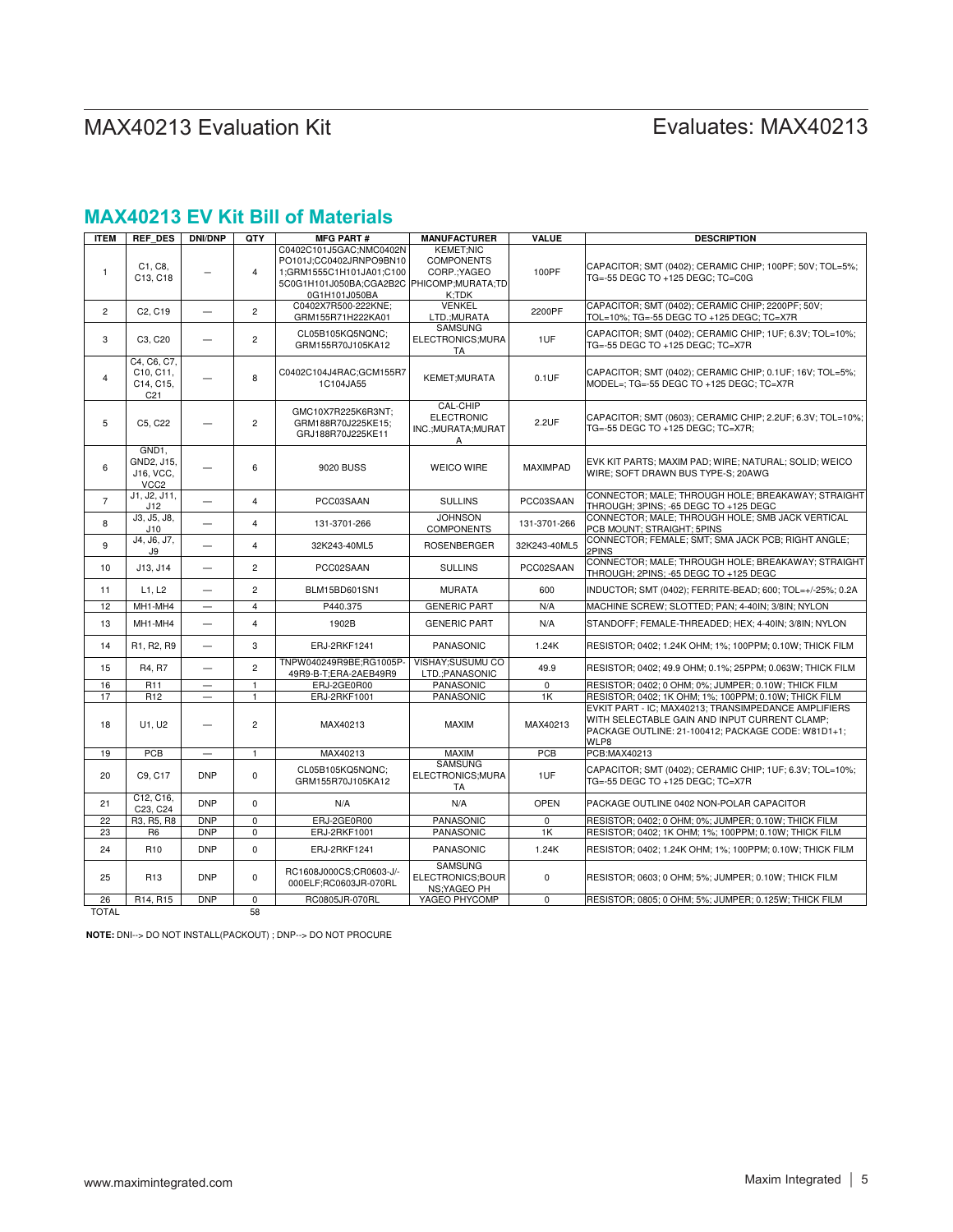# MAX40213 Evaluation Kit
Herrich Communication Communication Evaluates: MAX40213

# **MAX40213 EV Kit Schematic**

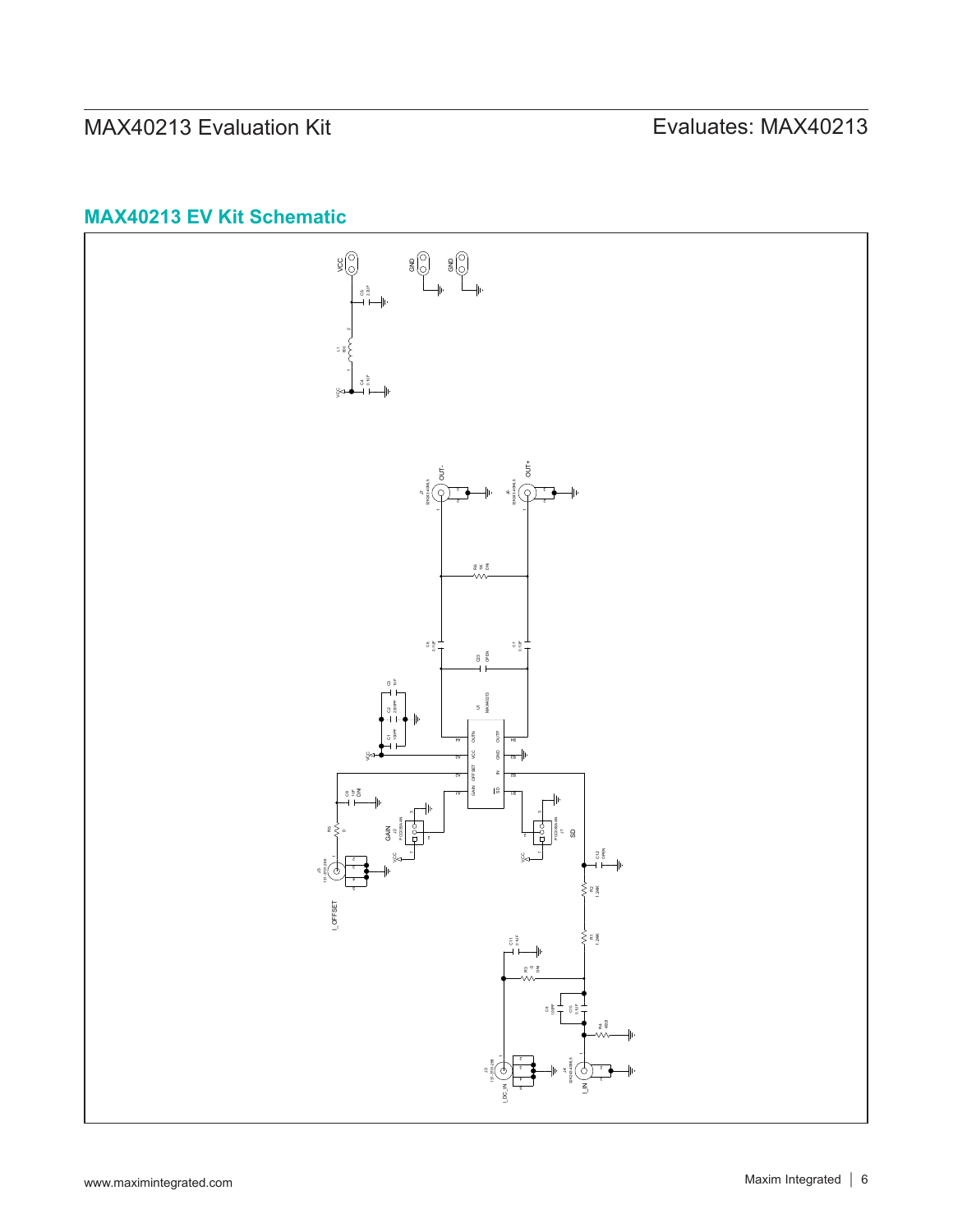# MAX40213 Evaluation Kit
Herrich Communication Communication Evaluates: MAX40213



# **MAX40213 EV Kit Schematic (continued)**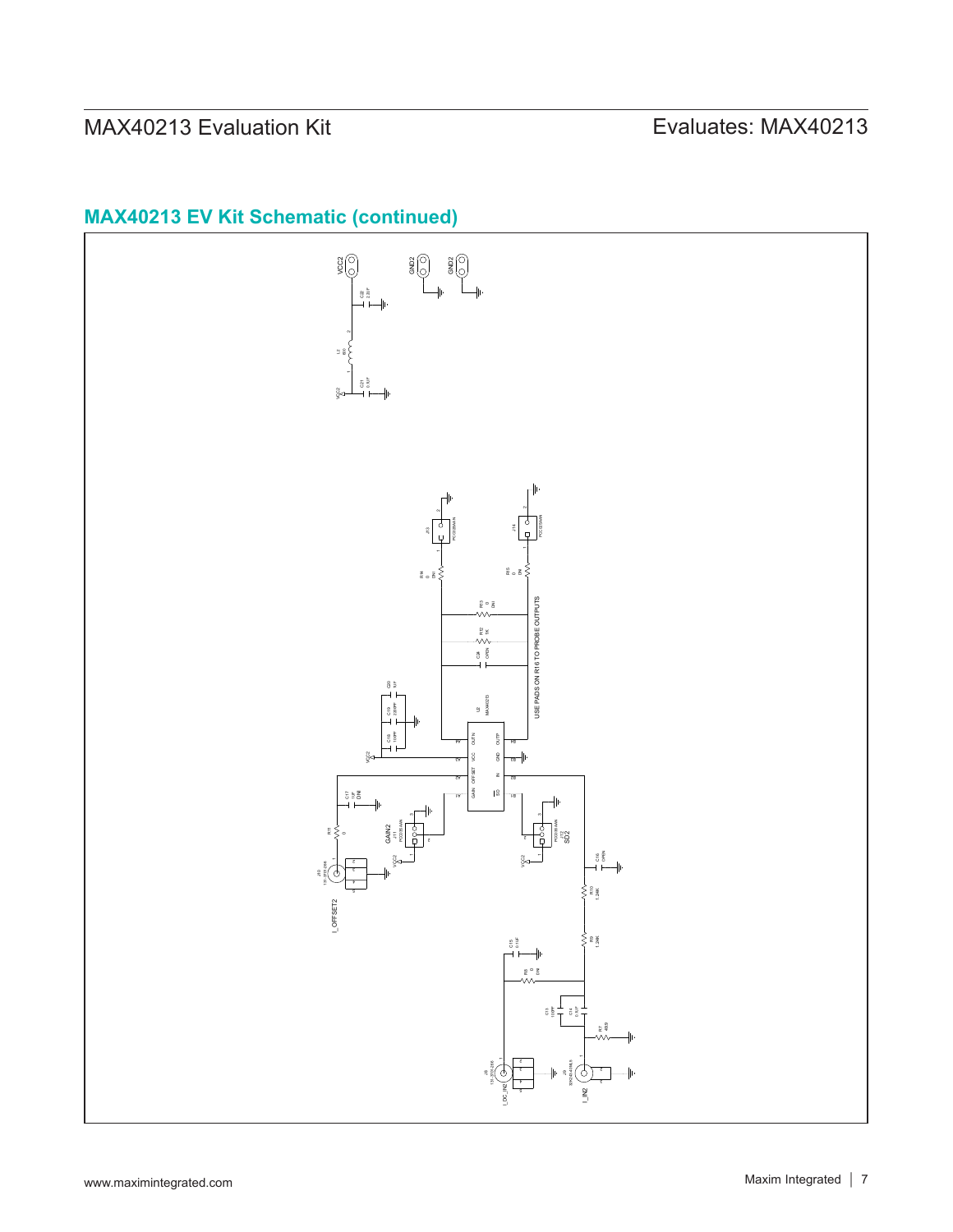# MAX40213 Evaluation Kit
Here and Evaluates: MAX40213

# **MAX40213 EV Kit PCB Layout**



*MAX40213 EV Kit Component Placement Guide*—*Top Silkscreen*



*MAX40213 EV Kit PCB Layout*—*Top*



*MAX40213 EV Kit PCB Layout*—*GND2*



*MAX40213 EV Kit PCB Layout*—*GND3*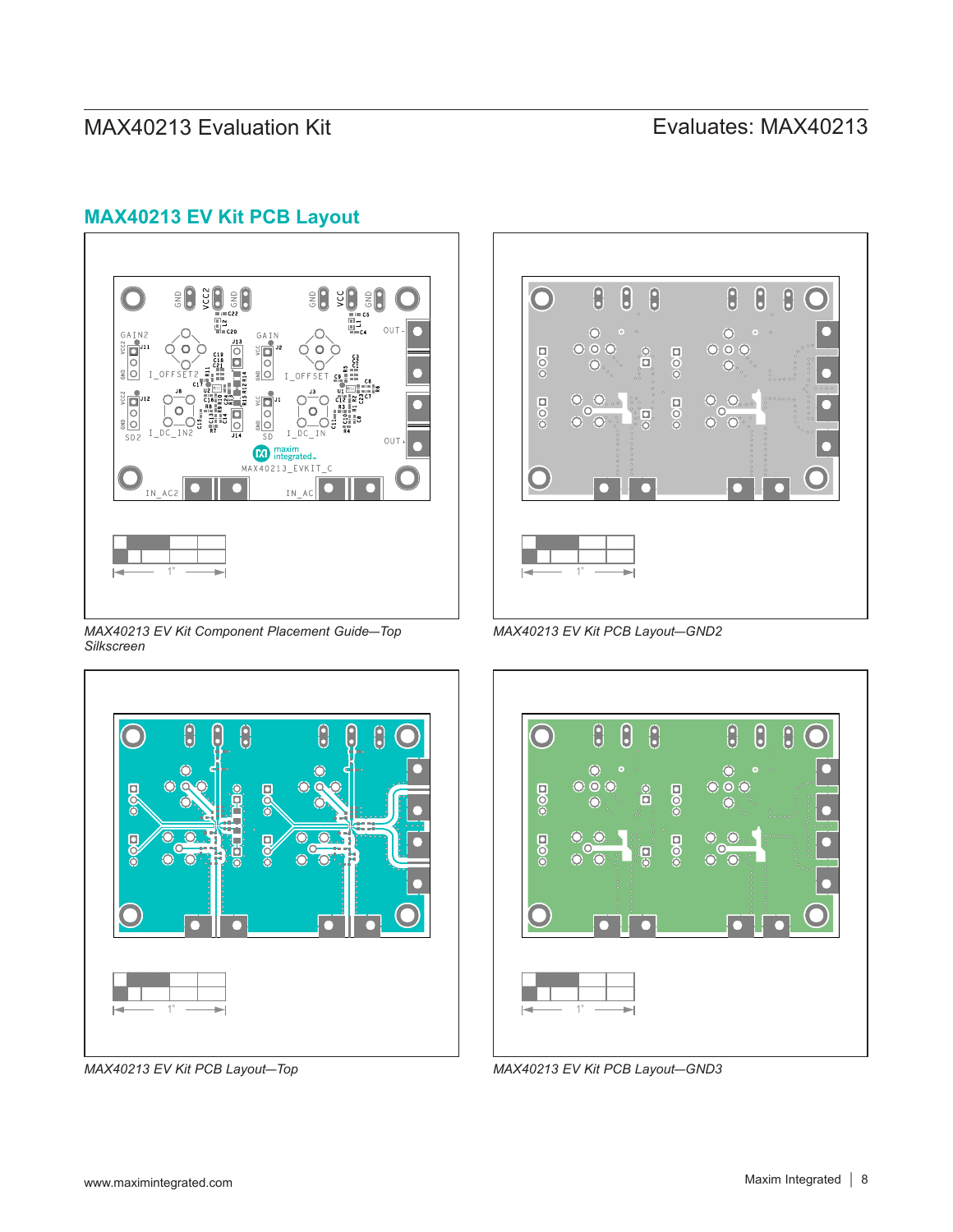# MAX40213 Evaluation Kit
Here and Evaluates: MAX40213



# **MAX40213 EV Kit PCB Layout (continued)**



*MAX40213 EV Kit PCB Layout*—*Bottom MAX40213 EV Kit Component Placement Guide*—*Bottom Silkscreen*